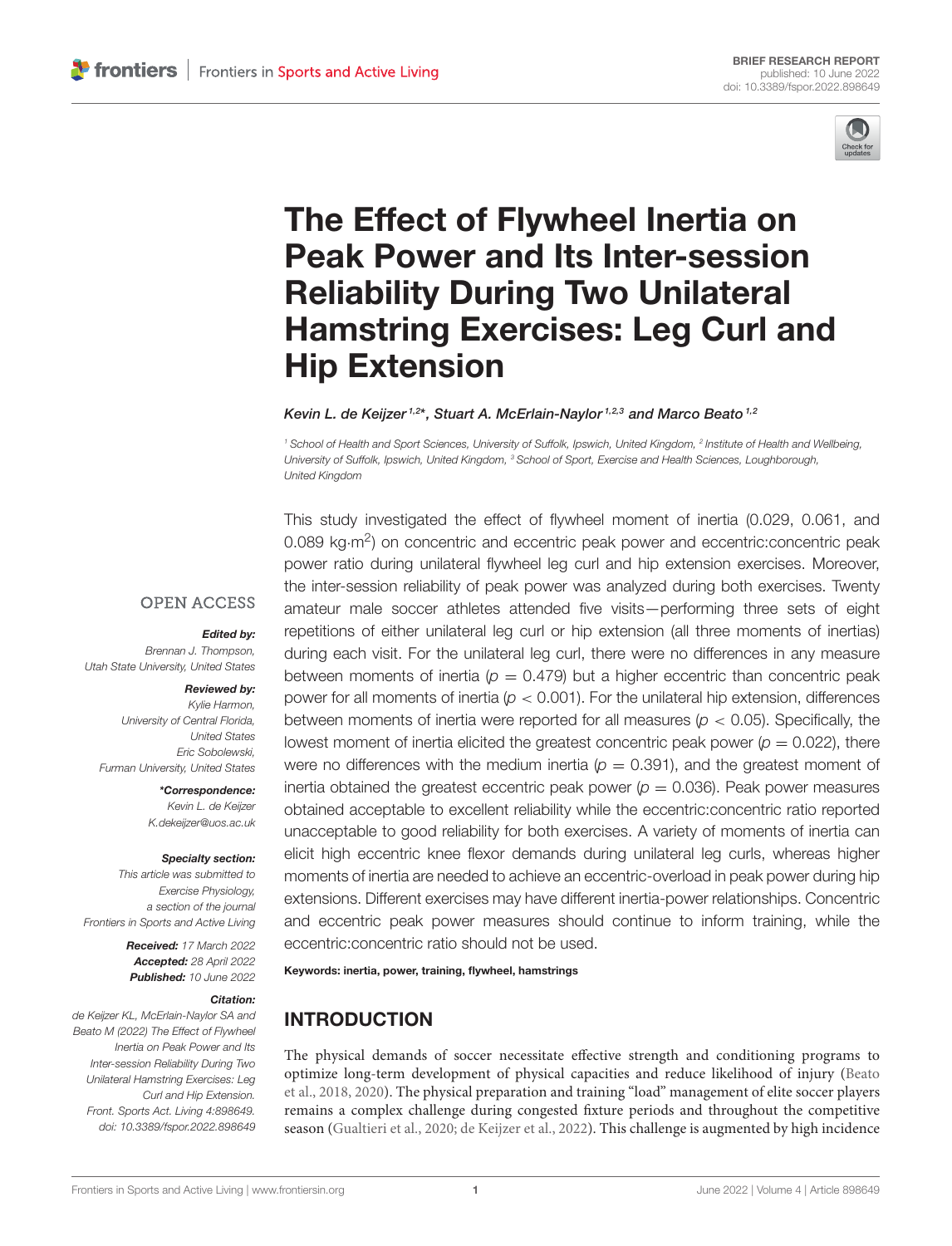and recurrence of muscular injuries, particularly hamstring strain injuries [\(Beato et al., 2020\)](#page-7-1). In an attempt to reduce injury likelihood and improve performance with soccer players, a variety of training methods have been implemented with a particular focus on eccentric based exercises [\(Askling et al., 2003;](#page-7-4) [Fernandez-Gonzalo et al., 2016;](#page-7-5) [Coratella et al., 2019;](#page-7-6) [Allen et al.,](#page-7-7) [2021\)](#page-7-7). Although such training provides unique neuromuscular benefits [\(Norrbrand et al., 2010;](#page-7-8) [Tesch et al., 2017\)](#page-8-0), it remains difficult to program with athletic populations [\(Harden et al.,](#page-7-9) [2020\)](#page-7-9).

Flywheel training is a training modality that has been effectively implemented to enhance strength and key performance parameters within sporting populations (Raya-González et al., [2021;](#page-8-1) [de Keijzer et al., 2022\)](#page-7-3). Specifically, flywheel training can enhance change of direction (COD), jump performance and strength parameters of male soccer players [\(Allen et al., 2021\)](#page-7-7). Movements using the flywheel ergometer are initiated by a concentric phase that rotates the flywheel disc(s) and thereby generates inertial torque. Upon completing the pre-determined range of motion, the flywheel disc(s) continue to rotate, and the inertial torque provides resistance, requiring the user to decelerate the disc(s) during the eccentric phase of the movement. The flywheel device enables near-maximal effort in both concentric and eccentric phases of each repetition and possibly an eccentric overload [\(Norrbrand et al., 2011;](#page-7-10) Tesch et al., [2017\)](#page-8-0)—where eccentric output exceeds the concentric output [\(Muñoz-López et al., 2021a\)](#page-7-11). Although the ability to achieve an eccentric overload is considered important to practitioners working in soccer [\(de Keijzer et al., 2022\)](#page-7-3), it is not consistently attained in the literature and may be largely dictated by moment of inertia, angular velocity, device type and exercise selected [\(Muñoz-López et al., 2021a\)](#page-7-11).

Guidelines for implementation and management of flywheel training in soccer are currently lacking (Beato and Dello Iacono, [2020;](#page-7-12) [Beato et al., 2020\)](#page-7-1), possibly limiting its systematic implementation [\(Sabido et al., 2018;](#page-8-2) [Muñoz-López et al.,](#page-7-11) [2021a\)](#page-7-11). Although the use of arbitrary moments of inertia are utilized with flywheel devices [\(Lundberg et al., 2019;](#page-7-13) Presland et al., [2020\)](#page-8-3), objective quantification to enhance training has become of increasing interest and practicality (Maroto-Izquierdo et al., [2021;](#page-7-14) [Muñoz-López et al., 2021a\)](#page-7-11). Specifically, the measurement of concentric and eccentric peak power (and the eccentric:concentric peak power ratio) have become more frequently utilized [\(Muñoz-López et al., 2021a\)](#page-7-11). The literature has attempted to quantify how moments of inertia impact flywheel resistance training measures (such as peak power) to improve training outcomes and load management [\(Sabido et al.,](#page-8-2) [2018;](#page-8-2) [Muñoz-López et al., 2021b;](#page-7-15) [O'Brien et al., 2021;](#page-8-4) Puustinen et al., [2021\)](#page-8-5). Altering inertia (analyzed at group level rather than individually) did not affect peak power or trunk lean, but did alter velocity—highlighting that not all training variables may be equally effective for determining training intensity (McErlain-Naylor and Beato, [2020;](#page-7-16) [Worcester et al., 2020\)](#page-8-6). It also remains unclear which kinetic or kinematic variables can be used to determine intensity for various flywheel exercises. In theory, the intramuscular force-velocity-power relationships likely lead to force and velocity being maximized at greater and lower external resistance, respectively [\(Hill, 1938\)](#page-7-17). Therefore, power (i.e., force  $\times$  velocity) should theoretically be maximized at an intermediate resistance [\(Hill, 1938\)](#page-7-17). Although technological advances and improvements in the ability to quantify training have been made—many questions remain [\(Maroto-Izquierdo et al., 2021;](#page-7-14) [Muñoz-López et al., 2021a\)](#page-7-11). For example, various factors (e.g., participant characteristics, exercise, and inertia) may place the individual on the ascending or descending portion of their specific inertia-power relationship, highlighting that arbitrary and pre-determined changes in inertia may result in unknown peak power outcomes [\(McErlain-Naylor and Beato, 2020\)](#page-7-16).

Unilateral knee extensions utilizing higher rather than lower moments of inertia have resulted in greater concentric and eccentric peak power values (Martinez-Aranda and Fernandez-Gonzalo, [2017\)](#page-7-18). In contrast, other exercises (e.g., squats, deadlifts) reported higher peak power at lower, rather than higher, moments of inertias [\(Sabido et al., 2018;](#page-8-2) Piqueras-Sanchiz et al., [2020;](#page-8-7) [O'Brien et al., 2021\)](#page-8-4). Furthermore, eccentric overload was achieved only with higher moments of inertia in certain investigations [\(Sabido et al., 2018;](#page-8-2) [O'Brien et al., 2021\)](#page-8-4), whereas other exercises achieved eccentric overload regardless of the moment of inertia used (Martinez-Aranda and Fernandez-Gonzalo, [2017;](#page-7-18) [Piqueras-Sanchiz et al., 2020\)](#page-8-7). Eccentric overload and peak power values may therefore depend upon execution and exercise selection. It is of interest to see whether the leg curl and hip extension exercises (which elicit different activation patterns and occupy different portions of the hamstrings force-length curve) [\(Ono et al., 2010;](#page-8-8) [Presland et al., 2020\)](#page-8-3) uniformly respond to changes in moments of inertia. No previous investigation has determined how moment of inertia affects peak power output during unilateral leg curl. Similarly, it remains unclear whether altering moment of inertia during unilateral hip extension affects peak power and elicits an eccentric overload (Piqueras-Sanchiz et al., [2019\)](#page-8-9). Further investigation into the effect of manipulating key exercise parameters during unilateral flywheel hamstring exercises are necessary for improving flywheel training management and prescription [\(Beato and Dello Iacono, 2020;](#page-7-12) [Beato et al., 2020\)](#page-7-1).

The aim of this study was to investigate the effect of flywheel moment of inertia (0.029, 0.061, and 0.089 kg·m<sup>2</sup>) on concentric and eccentric peak power and eccentric:concentric peak power ratio during unilateral flywheel leg curl and hip extension exercises. Moreover, a second aim was to analyze the intersession reliability of the concentric and eccentric peak power and eccentric:concentric peak power ratio during both exercises. It was hypothesized that lower inertias would result in greater peak power values and that eccentric overload will only be attained with higher moments of inertia, as seen with bilateral and unilateral flywheel exercises (Martinez-Aranda and Fernandez-Gonzalo, [2017;](#page-7-18) [Sabido et al., 2018;](#page-8-2) [O'Brien et al., 2021\)](#page-8-4).

# METHODS

# Experimental Approach to the Problem

The study utilized a cross-sectional design to determine the impact of different flywheel moments of inertia during unilateral flywheel leg curl and hip extension on concentric and eccentric peak power and eccentric:concentric peak power ratio. Each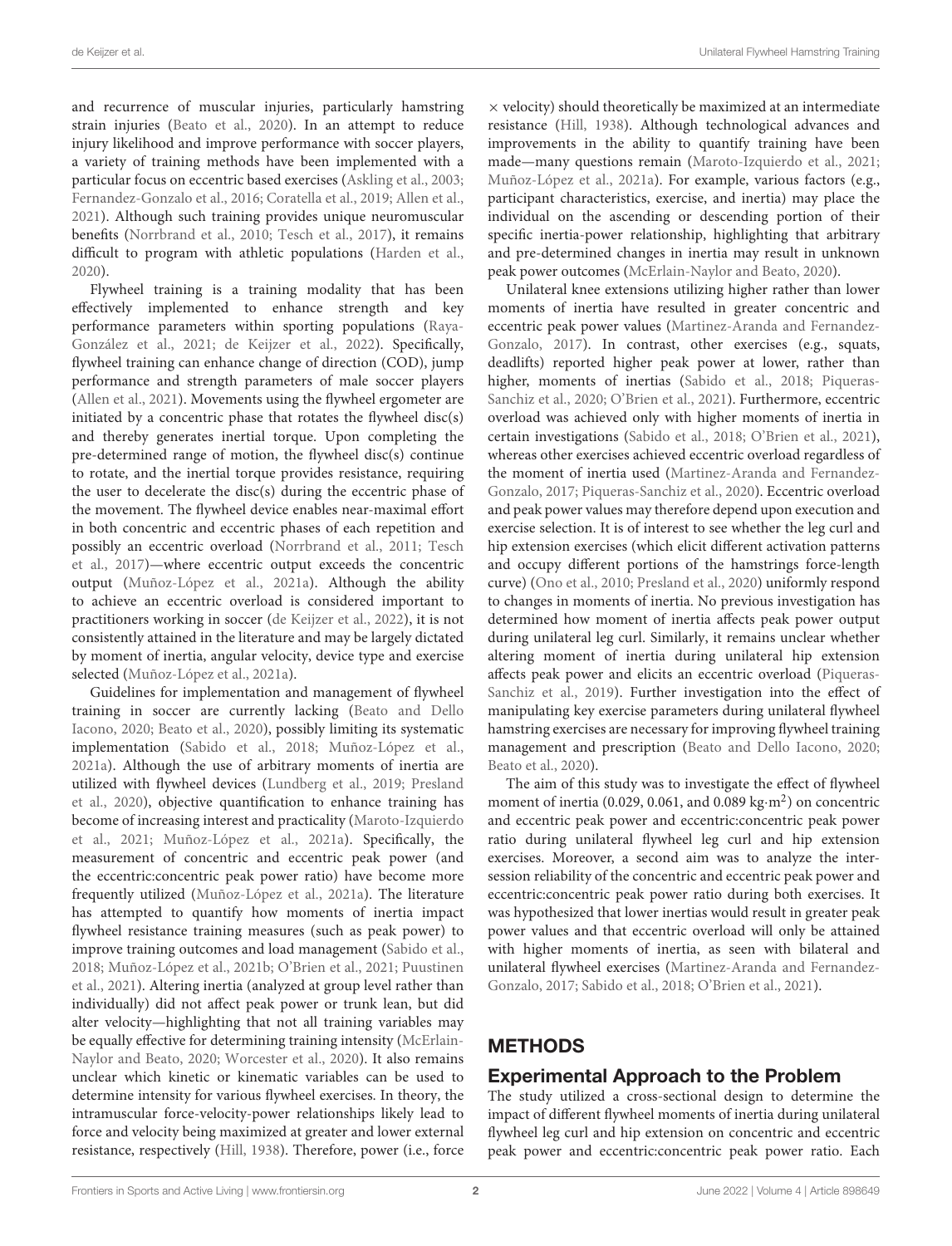participant attended the laboratory five times over a 3 week period, with the study design presented in **[Figure 1](#page-3-0)**. An initial familiarization session was performed, with both limbs performing the unilateral leg curl and unilateral hip extension exercises. In the subsequent sessions, participants were randomized to perform one exercise (leg curl or hip extension) per session with their self-selected kicking leg, using all moments of inertia in each session (**[Figure 1](#page-3-0)**). The randomization of order of moment of inertia and a 2 min rest period between sets were prescribed to minimize the effects of accumulated fatigue on performance. The testing procedures were repeated with the same methodology to enable an analysis of the inter-session reliability for both exercises (performed in the subsequent week).

### Subjects

Twenty healthy male university soccer athletes (age  $22 \pm 2$ ) years, height  $1.82 \pm 0.04$  m, body mass  $83.4 \pm 8.8$  kg) voluntarily participated in this investigation. An a priori power analysis was conducted to determine the appropriate sample size using G <sup>∗</sup>Power (version 3.1.9.3, Düsseldorf, Germany). Considering the study design (1 group, 2 repeated measures), a medium effect size  $f = 0.3$ , a correlation between measurements of  $r = 0.6$ , an  $\alpha = 0.05$ , a required power 1- $\beta = 0.80$ , a non-sphericity correction  $\varepsilon = 1$ , a sample of 20 participants was required (actual power  $= 0.81$ ). The participants were investigated during the off-season period to avoid interfering with team-based training and competition. All participants were informed of the risks associated with the study procedures. Prior to participating, every participant signed written informed consent approved by the research ethics committee of the university of x in accordance with the Declaration of Helsinki.

### Procedures

Body mass and height were recorded by stadiometer (Seca 286dp; Seca, Hamburg, Germany). A standardized warm-up consisting of 10 min of cycling at 80–100 W (Wattbike, Nottingham, UK) and bodyweight lower body movements were performed prior to every session (**[Figure 1](#page-3-0)**). Participants were requested not to take anti-inflammatory or additional supplementation (i.e., caffeine) on the day of testing. In the 48 h preceding testing protocols, participants were asked to avoid strenuous exercise. Testing occurred at similar times of the day with participants asked to maintain habitual diet and fluid intake for the duration of the study.

#### Leg Curl and Hip Extension

Range of motion for the leg curl exercise was determined by the researcher prior to each set, ranging from approximately a 30◦ knee flexion angle (start of concentric/end of eccentric) to a 120◦ knee flexion angle in the sagittal plane (end of concentric/start of eccentric). Similarly, hip extension (measured in anatomical position) range of motion was from ∼90◦ hip flexion/extension angle (start of concentric/end of eccentric) and ended at 0–5◦ of hip extension angle in the sagittal plane (end of concentric/start of eccentric). A manual goniometer was used to set the initial range of motion, which was subsequently assessed qualitatively by the same researcher during familiarization and testing for both exercises. The exercises can be viewed in **[Supplementary Figures 1](#page-7-19)**, **[2](#page-7-19)**. Moments of inertia utilized in this study were 0.029, 0.061, and 0.089 kg·m<sup>2</sup>, based on the wide range of moments of inertia previously investigated [\(Piqueras-Sanchiz et al., 2020\)](#page-8-7). The investigated moments of inertia utilized different (flywheel) discs and are specified here: 0.029 kg·m<sup>2</sup> [1 large disc (diameter = 0.285 m; mass =  $1.9$  kg; inertia =  $0.02 \text{ kg} \cdot \text{m}^2$ ) and 1 medium disc (diameter =  $0.240 \text{ m}$ ; mass = 1.1 kg; inertia = 0.008 kg·m<sup>2</sup> )]; 0.061 kg·m<sup>2</sup> [1 pro disc  $(diameter = 0.285 m; mass = 6.0 kg; inertia = 0.060 kg·m<sup>2</sup>)$ ; and 0.089 kg·m<sup>2</sup> (1 pro, 1 large, and 1 medium disc). The inertia of the ergometer was estimated as 0.0011 kg·m<sup>2</sup> and has already been considered in the reported moments of inertia (**[Figure 1](#page-3-0)**).

Participants were encouraged to perform the concentric phase as quickly as possible and delay the braking phase of the eccentric portion as much as possible to enhance the eccentric phase [\(Tesch et al., 2017\)](#page-8-0). Concentric and eccentric peak power were recorded via an in-built rotational encoder (V11Full, Desmotec, Biella, Italy) [\(Beato et al., 2019\)](#page-7-20). The peak power of 3 sets was averaged over all experimental sessions (sessions 2–5) and was subsequently analyzed.

## Statistical Analysis

All statistical analyses were performed using JASP software version 0.13.1 for Mac (Amsterdam, Netherlands). All data were assessed for normality using the Shapiro-Wilk test and are presented as mean  $\pm$  standard deviation (SD). Repeated measures analysis of variance (ANOVA) were employed to measure potential within condition (flywheel moment of inertia) differences for the unilateral leg curl and hip extension. A sphericity assumption check was performed using Mauchly's test, and if a violation was found ( $p > 0.05$ ), the Greenhouse-Geisser correction was applied. Statistical significance was set at  $p < 0.05$ . When significant F-values were reported, *post-hoc* analyses were performed (with Bonferroni correction applied to the alpha value). Paired-samples t-tests were applied to analyze differences between concentric and eccentric peak power outcomes. Robust estimates of 95% confidence intervals (CI) and heteroscedasticity were calculated using the bootstrapping technique (1,000 randomly bootstrapped samples). Effect size based on the Cohen's  $d$  principle was interpreted as: trivial  $< 0.2$ ;  $0.2 \le \text{small} < 0.6$ ;  $0.6 \le \text{moderate} < 1.2$ ;  $1.2 \le \text{large} < 2.0$ ; *very large*  $> 2.0$  [\(Hopkins et al., 2009\)](#page-7-21). The reliability of the measures was assessed through a two-way mixed model intraclass correlation coefficient (ICC) and interpreted as: excellent > 0.9;  $0.9 \ge \text{good} > 0.8$ ;  $0.8 \ge \text{acceptable} > 0.7$ ;  $0.7 \ge \text{questionable} > 0.6$ ;  $0.6 \geq poor > 0.5$ ; and *unacceptable* < 0.5 [\(Atkinson and Nevill,](#page-7-22) [1998\)](#page-7-22).

# RESULTS

# Unilateral Flywheel Leg Curl

All data were normally distributed ( $p > 0.05$ ). Repeated measures ANOVAs detected no difference in peak power between moments of inertia for concentric ( $F = 0.62$ ;  $p = 0.479$ ), eccentric ( $F = 0.50$ ;  $p = 0.564$ , or eccentric:concentric ratio ( $F = 0.07$ ;  $p = 0.934$ ), therefore a post-hoc analysis was not performed. Significant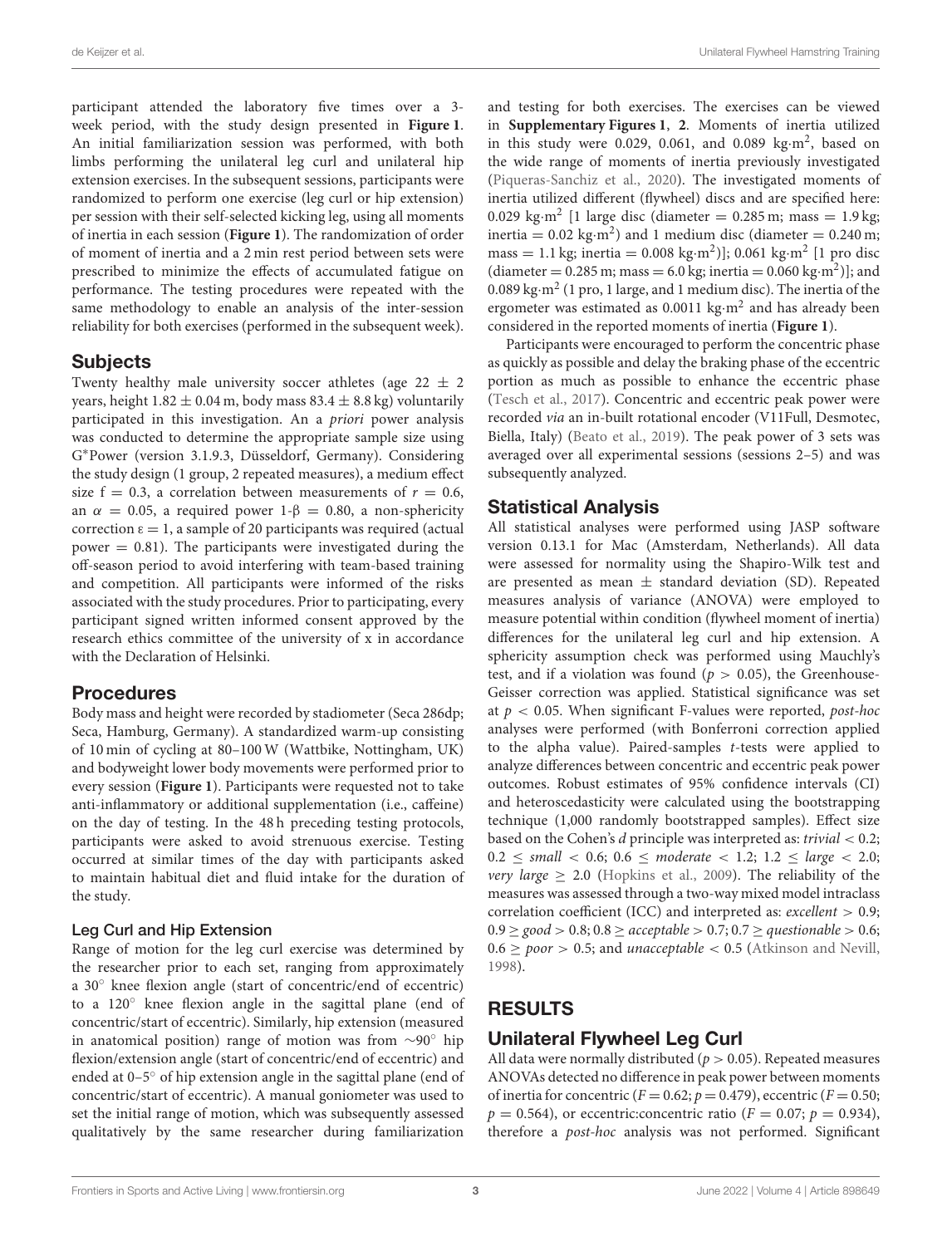

<span id="page-3-0"></span>

<span id="page-3-1"></span>and eccentric peak power. Black dots  $=$  eccentric peak power values. White dots = concentric peak power values.

differences ( $p < 0.001$ ) between eccentric peak power and concentric peak power measures were reported for all moments of inertia (**[Figure 2](#page-3-1)**). Specifically, differences between concentric and eccentric peak power (greater eccentric power) were found at 0.029 kg·m<sup>2</sup> [68 W (47–90);  $d = 1.46$  (0.82–2.09)], 0.061 kg·m<sup>2</sup> [70 W (53-87);  $d = 1.92$  (1.61-2.66)], and 0.089 kg·m<sup>2</sup> [69 W  $(49-88)$ ;  $d = 1.68$   $(0.98-2.36)$ ].

# Unilateral Flywheel Hip Extension

The repeated measures ANOVA detected an effect between moments of inertia for concentric peak power ( $F = 9.07$ ;  $p = 0.002$ , eccentric peak power ( $F = 16.85$ ;  $p < 0.001$ ), and eccentric:concentric ratio ( $F = 14.17$ ;  $p < 0.001$ ). Post-hoc results are presented in **[Table 1](#page-4-0)**.

Significant differences between concentric and eccentric peak power were reported for 0.029 kg·m<sup>2</sup> [ $p = 0.022$ ; 14 W (2-26);  $d = 0.56 (0.08 - 1.03)$ ] and 0.089 kg·m<sup>2</sup> [ $p = 0.036$ ; 12 W (1-23);  $d = 0.50$  (0.31-0.96)], but not for 0.061 kg·m<sup>2</sup> [ $p = 0.391$ ; 9 W  $(2-20); d = 0.39 (0.07-0.84)$ , as presented in **[Figure 3](#page-4-1)**.

**[Figure 4](#page-4-2)** highlights the larger eccentric peak power demands (represented as eccentric:concentric ratio) of the unilateral leg curl in comparison with the unilateral hip extension. Meanwhile, **[Table 2](#page-5-0)** reports good to excellent reliability for most concentric and eccentric measures and the large variations in reliability (unacceptable to good) of the eccentric:concentric ratio for both exercises.

# **DISCUSSION**

The aims of this study were to investigate how exercise parameters (concentric and eccentric peak power, eccentric:concentric ratio) were affected by alteration of flywheel moment of inertia (0.029-0.089 kg·m<sup>2</sup>) during different unilateral hamstring exercises and to determine their intersession reliability. Leg curl reliability scores ranged from acceptable to good, while all hip extension reliability scores for concentric and eccentric peak power were rated as excellent. The eccentric:concentric peak power ratio was rated from acceptable to good and from unacceptable to questionable for leg curl and hip extension, respectively (**[Table 2](#page-5-0)**). In disagreement with the hypothesis, greater peak power values were obtained with higher rather than lower moments of inertia during the hip extension exercise while no differences in peak power were seen between moments of inertia during the leg curl exercise. Greater eccentric:concentric ratio was reported with the highest moment of inertia during the hip extension exercise which supports the hypothesis that higher moments of inertia would obtain greater eccentric overload (**[Figure 3](#page-4-1)**), while all moments of inertia achieved similar eccentric overload during unilateral leg curl (**[Figure 2](#page-3-1)**).

Flywheel leg curl exercises have been effectively implemented in elite soccer, but the literature has focused predominantly on bilateral application [\(Askling et al., 2003;](#page-7-4) [Sabido et al., 2018;](#page-8-2) [Piqueras-Sanchiz et al., 2019,](#page-8-9) [2020\)](#page-8-7). The present investigation is the first to suggest that peak power (concentric and eccentric) during the unilateral leg curl does not differ significantly between a range of moments of inertia (0.029–0.089 kg·m<sup>2</sup> ) (**[Figure 2](#page-3-1)**). The force-velocity-power relationships theoretically suggest that maximal power occurs at an intermediate resistance [\(Hill, 1938\)](#page-7-17), although some investigations into the moment of inertia-power relationship during flywheel training do not support such a theory [\(Martinez-Aranda and Fernandez-Gonzalo, 2017;](#page-7-18) Sabido et al., [2018;](#page-8-2) [Piqueras-Sanchiz et al., 2020\)](#page-8-7). Specifically, the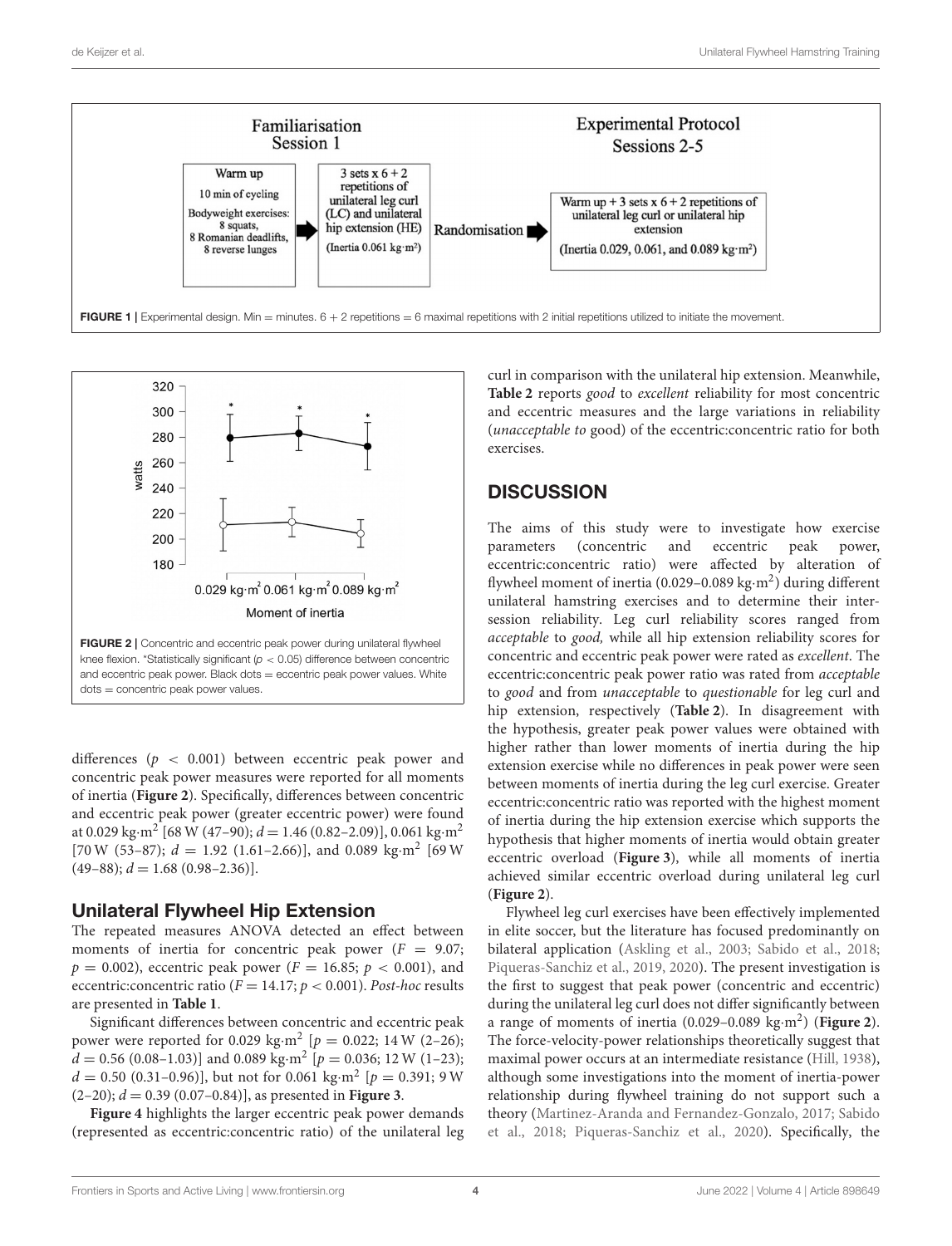<span id="page-4-0"></span>TABLE 1 | Flywheel unilateral hip extension *post-hoc* tests for the repeated measures ANOVAs.

|                                 |                                       |                  | p-value    |
|---------------------------------|---------------------------------------|------------------|------------|
|                                 | mean difference<br>$(95% \text{ CI})$ | (Interpretation) |            |
|                                 |                                       |                  |            |
| 0.061 $kg·m2$                   | $15(5-35)$                            | $0.42$ (small)   | 0.207      |
| 0.089 kg $\cdot$ m <sup>2</sup> | $34(14 - 54)$                         | 0.95 (moderate)  | $< 0.001*$ |
| 0.089 $kg·m2$                   | $19(1 - 39)$                          | $0.53$ (small)   | 0.068      |
|                                 |                                       |                  |            |
| 0.061 $kg·m2$                   | $20(7-46)$                            | $0.42$ (small)   | 0.204      |
| 0.089 $kg·m2$                   | 60 (34-87)                            | $1.27$ (large)   | $< 0.001*$ |
| 0.089 $kg·m2$                   | $40(14 - 67)$                         | 0.85 (moderate)  | $0.001*$   |
|                                 |                                       |                  |            |
| 0.061 $kg·m2$                   | $0.01(0.02 - 0.04)$                   | $0.16$ (trivial) | 1.00       |
| 0.089 kg $\cdot$ m <sup>2</sup> | $0.06(0.03 - 0.08)$                   | 1.10 (moderate)  | $< 0.001*$ |
| 0.089 $kg·m2$                   | $0.05(0.02 - 0.07)$                   | 0.94 (moderate)  | $< 0.001*$ |
|                                 |                                       | <b>Watts</b>     | Cohen's d  |

*CI, Confidence intervals;* \**p* < *0.05.*



<span id="page-4-1"></span>majority of previous findings report the highest peak power outputs at the lowest moments of inertia utilized (that are typically prescribed and applicable) [\(Tous-Fajardo et al., 2006;](#page-8-10) [Martinez-Aranda and Fernandez-Gonzalo, 2017;](#page-7-18) [Sabido et al.,](#page-8-2) [2018;](#page-8-2) [Piqueras-Sanchiz et al., 2020;](#page-8-7) [O'Brien et al., 2021\)](#page-8-4), while others and the present investigation report no differences in peak power between moments of inertia [\(Piqueras-Sanchiz et al.,](#page-8-9) [2019;](#page-8-9) [McErlain-Naylor and Beato, 2020\)](#page-7-16). The present findings suggest that relationships between moments of inertia and peak power may be affected by several factors (i.e., exercise and participant) and therefore cannot be generalized. When attempting to quantify the effects of different moments of inertia and differences between individuals, it is worth considering that these effects may differ between measures (velocity, force,



<span id="page-4-2"></span>and peak power) [\(Muñoz-López et al., 2021a\)](#page-7-11). Considering the unclear moment of inertia-power relationship presently reported at the group level in this study, it is recommended that practitioners utilize peak power with caution to determine which moment of inertia to utilize (as a measure of exercise intensity) during the unilateral leg curl exercise.

The present investigation reports that eccentric peak power is significantly greater than concentric peak power during the unilateral leg curl (**[Figure 4](#page-4-2)**). In agreement with the present findings, bilateral flywheel leg curl exercises are able to achieve high eccentric peak power outputs using a variety of moments of inertia [\(Tous-Fajardo et al., 2006;](#page-8-10) [Piqueras-Sanchiz et al.,](#page-8-7) [2020;](#page-8-7) [Pedersen et al., 2021\)](#page-8-11). The present study supports the need to confirm eccentric overload with specific parameters as it is not always obtained [\(Muñoz-López et al., 2021a\)](#page-7-11). Attaining high eccentric outputs during flywheel training is not only important to surveyed elite soccer practitioners but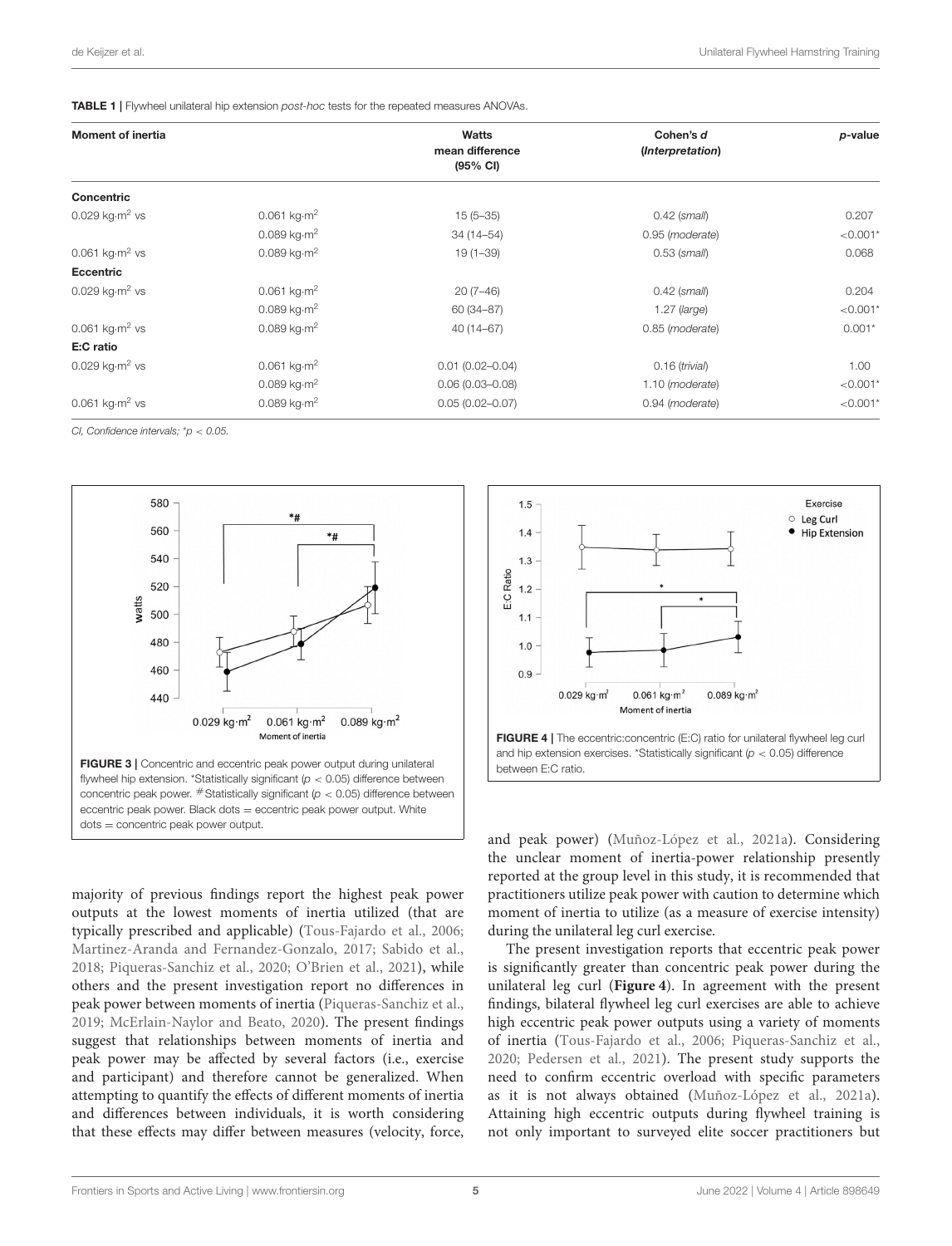<span id="page-5-0"></span>TABLE 2 | Unilateral flywheel leg curl and hip extension between session reliability.

| <b>Moment of</b><br>inertia and<br>exercises | <b>Concentric</b><br>peak power<br>ICC (95% CI) | Interpretation | <b>Eccentric</b><br>peak power<br>ICC (95% CI) | <b>Interpretation</b> | Eccentric:concentric<br>ratio peak power<br><b>ICC (95% CI)</b> | Interpretation |
|----------------------------------------------|-------------------------------------------------|----------------|------------------------------------------------|-----------------------|-----------------------------------------------------------------|----------------|
| $0.029 \text{ kg} \cdot \text{m}^2$          |                                                 |                |                                                |                       |                                                                 |                |
| Hip extension                                | $0.94(0.85 - 0.97)$                             | Excellent      | $0.95(0.88 - 0.98)$                            | Excellent             | $0.29 (-0.78; 0.72)$                                            | Unacceptable   |
| Leg curl                                     | $0.85(0.63 - 0.94)$                             | Good           | $0.85(0.64 - 0.94)$                            | Good                  | 0.89(0.72; 0.96)                                                | Good           |
| $0.061 \text{ kg} \cdot \text{m}^2$          |                                                 |                |                                                |                       |                                                                 |                |
| Hip extension                                | $0.96(0.86 - 0.99)$                             | Excellent      | $0.96(0.76 - 0.99)$                            | Excellent             | $0.64$ (0.10; 0.86)                                             | Questionable   |
| Leg curl                                     | $0.81(0.48 - 0.93)$                             | Good           | $0.74(0.31 - 0.90)$                            | Acceptable            | 0.77(0.42; 0.91)                                                | Acceptable     |
| $0.089$ kg $\cdot$ m <sup>2</sup>            |                                                 |                |                                                |                       |                                                                 |                |
| Hip extension                                | $0.97(0.87 - 0.99)$                             | Excellent      | $0.97(0.88 - 0.99)$                            | Excellent             | $0.54 (-0.17; 0.82)$                                            | Poor           |
| Leg curl                                     | $0.88(0.69 - 0.95)$                             | Good           | $0.83(0.59 - 0.93)$                            | Good                  | 0.85(0.61; 0.94)                                                | Good           |

*CON, Concentric peak power; ECC, eccentric peak power; E:C, eccentric:concentric peak power ratio; ICC, intra-class correlations; CI, confidence intervals.*

also appears important for improving eccentric strength and inducing morphological adaptations with athletic populations [\(Presland et al., 2020;](#page-8-3) [Allen et al., 2021;](#page-7-7) [de Keijzer et al.,](#page-7-3) [2022\)](#page-7-3). For example, bilateral flywheel hamstring leg curls did not obtain morphological nor strength improvements, whereas eccentric-biased flywheel leg curls improved fascicle length and strength [\(Presland et al., 2020\)](#page-8-3). The present study suggests that unilateral flywheel leg curls are an effective and reliable method for obtaining eccentric overload and may therefore be effective for inducing desirable morphological and strength adaptations with athletic populations.

In contrast to the present findings, other investigations reported that no eccentric overload was obtained when using a unilateral [\(Suarez-Arrones et al., 2020\)](#page-8-12) or bilateral flywheel leg curl [\(Tous-Fajardo et al., 2006\)](#page-8-10). Although the moment of inertia (0.072  $\text{kg}\cdot\text{m}^2$ ) used previously in unilateral protocols is within the range of the present investigation (0.029–0.089 kg $\cdot$ m<sup>2</sup>), other factors may have influenced the outcomes between investigations. Specifically, the participants' flywheel training experience, the device characteristics and technique utilized are important to consider [\(Muñoz-López et al., 2021a\)](#page-7-11). For example, considering the need for a maximal and prolonged familiarization to optimize eccentric peak power outputs (Sabido et al., [2018;](#page-8-2) [Piqueras-Sanchiz et al., 2020\)](#page-8-7), the submaximal familiarization (2 sets of 6–8 submaximal repetitions) previously utilized may have influenced eccentric peak power obtained [\(Suarez-Arrones et al., 2020\)](#page-8-12). The present investigation reports that an eccentric overload of peak power may be achieved regardless of moment of inertia utilized with unilateral flywheel leg curl after sufficient familiarization (**[Figure 4](#page-4-2)**). It is also possible that although there are no significant differences in eccentric overload attained between moments of inertia at the group level, such changes may occur for some individuals. Therefore, if practitioners wish to optimize training prescription, it would be ideal to verify if there are optimal moments of inertia to develop peak power with their athletes [\(Piqueras-Sanchiz et al.,](#page-8-7) [2020;](#page-8-7) [Suarez-Arrones et al., 2020\)](#page-8-12).

Only the highest moments of inertia obtained a greater eccentric peak power relative to the concentric output during the flywheel hip extension exercise (**[Figure 3](#page-4-1)**). In contrast to the present findings, altering moment of inertia (0.075–0.100 kg·m<sup>2</sup> ) did not obtain eccentric overload during unilateral hip extensions with healthy young males [\(Piqueras-Sanchiz et al.,](#page-8-9) [2019\)](#page-8-9). Considering similarity in protocols, it is possible that study limitations (limited sample size, study design) biased the results and impacted conclusions [\(Piqueras-Sanchiz et al., 2019\)](#page-8-9). The present findings support previous literature suggesting that higher moments of inertia elicit higher eccentric overload of peak power during flywheel training [\(Beato et al., 2021;](#page-7-23) Muñoz-López et al., [2021a\)](#page-7-11). Nonetheless, blindly increasing moments of inertia may not significantly improve eccentric overload obtained warranting objective measures of outputs [\(O'Brien et al., 2021\)](#page-8-4). For example, during flywheel Romanian deadlifts, no significant difference was found between the eccentric overload achieved with a variety of higher inertias  $(0.050-0.100 \text{ kg} \cdot \text{m}^2)$  (Suarez-Arrones et al., [2020\)](#page-8-12). It is also recommended that practitioners be mindful of how altering moments of inertia may impact other factors (rate of perceived exertion, movement velocity) as well as peak power measures [\(Piqueras-Sanchiz et al., 2019\)](#page-8-9). Analyzing how moments of inertia impact individual outputs rather than group outputs may also enhance understanding and utilization of moment of inertia-power relationships [\(O'Brien et al., 2021\)](#page-8-4).

The unilateral flywheel hip extension has been investigated less than the leg curl exercise, however it is often utilized by practitioners to strengthen the hamstrings (Tous-Fajardo et al., [2016;](#page-8-13) [Suarez-Arrones et al., 2020\)](#page-8-12) and is considered a useful and practical exercise for reducing likelihood of muscular injuries to the hamstrings [\(Beato et al., 2021\)](#page-7-23). The present findings show that the greatest moments of inertia obtained greater concentric (small to moderate;  $d = 0.53-0.95$ ) and greater eccentric (*moderate* to *large*;  $d = 0.85 - 1.27$ ) peak power outputs during unilateral flywheel hip extension than with lesser moments of inertia (**[Table 1](#page-4-0)**). In contrast to the present findings, lower moments of inertia (0.025-0.050 kg·m<sup>2</sup>) obtained greater peak power when compared to higher moments of inertia (0.075– 0.100 kg·m<sup>2</sup>) during flywheel Romanian deadlifts [\(O'Brien et al.,](#page-8-4) [2021\)](#page-8-4). The moment of inertia-power relationship between the two exercises may differ due to the biomechanical differences of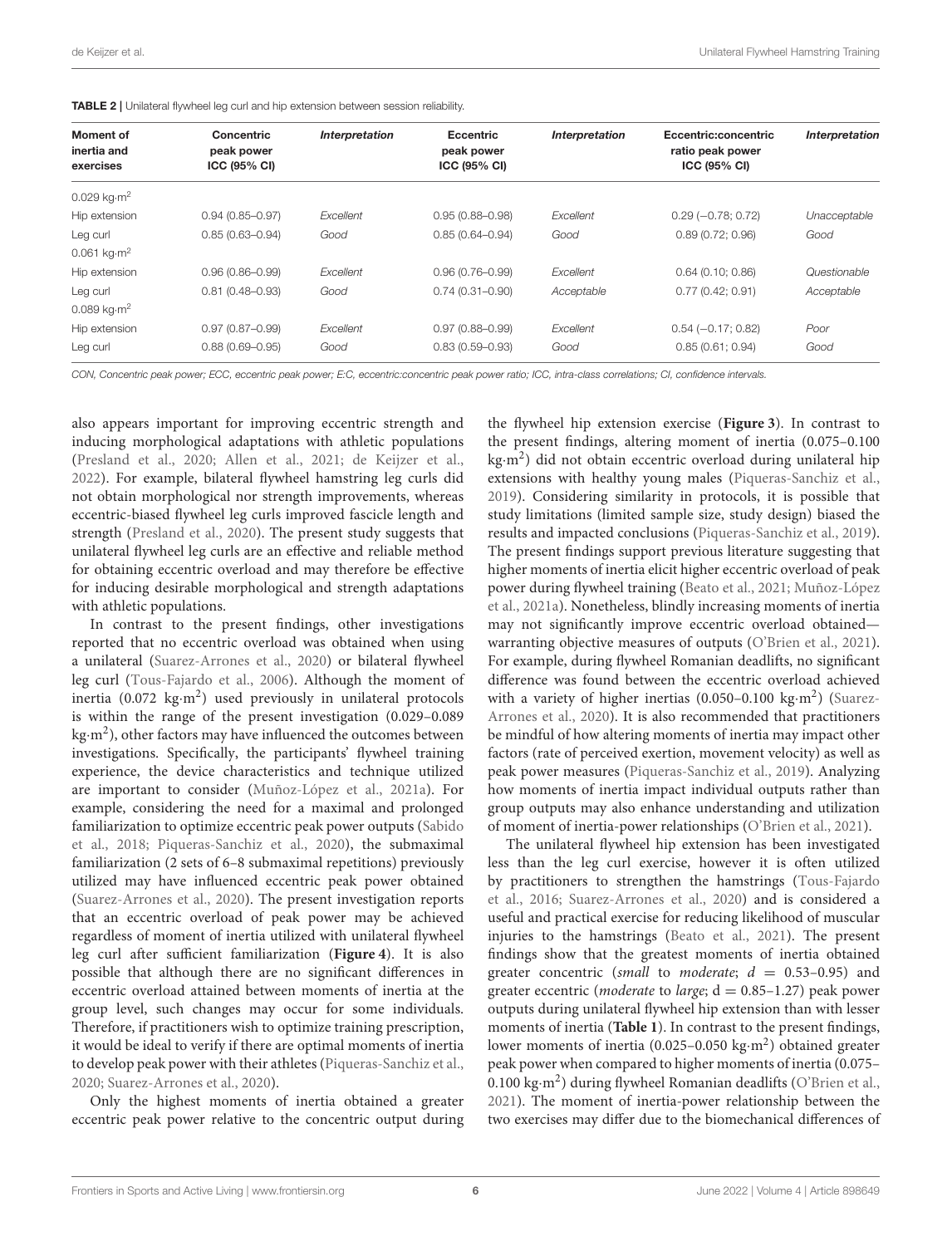the exercises (supine unilateral open kinetic chain vs. standing bilateral closed kinetic chain) [\(O'Brien et al., 2021\)](#page-8-4). The present and aforementioned findings therefore support the theory that different exercises (considering equipment and execution) may alter moment of inertia-power relationships (Martinez-Aranda and Fernandez-Gonzalo, [2017;](#page-7-18) [Sabido et al., 2018;](#page-8-2) Piqueras-Sanchiz et al., [2019;](#page-8-9) [McErlain-Naylor and Beato, 2020;](#page-7-16) Worcester et al., [2020\)](#page-8-6). In contrast to the present findings, previous investigation into unilateral hip extensions suggest that altering moments of inertia (0.075-0.100 kg·m<sup>2</sup>) did not impact peak power [\(Piqueras-Sanchiz et al., 2019\)](#page-8-9). Differences in flywheel device characteristics utilized in the two protocols (vertical vs. horizontal cylindrical shafts varying in radius and disc diameter) [\(Muñoz-López et al., 2021a\)](#page-7-11) as well as the different participant characteristics may partly explain disagreement between investigations. Although peak power provides a singular discrete value with no kinetic or kinematic information regarding the rest of the movement, the present investigation suggests that peak power measures can still be utilized as a basic method for prescribing exercise intensity during unilateral flywheel hip extensions at the group level. An alternative to monitoring peak power is the use of velocity measures (Muñoz-López et al., [2021a\)](#page-7-11), with literature suggesting that velocity may be a more appropriate measure to quantify changes in moments of inertia. Nonetheless, further investigation into the prescription of flywheel training intensity is needed [\(Carroll et al., 2019;](#page-7-24) [McErlain-Naylor and Beato, 2020\)](#page-7-16).

Although concentric and eccentric peak power have become frequently applied as measures of intensity during flywheel training [\(Maroto-Izquierdo et al., 2021;](#page-7-14) [Muñoz-López et al.,](#page-7-11) [2021a\)](#page-7-11), such measures do not summarize the intensity of the eccentric component in comparison to the concentric component [\(Nuñez et al., 2019\)](#page-7-25). The eccentric:concentric ratio has become a practical method to monitor the demands of flywheel exercise in a single measure [\(Nuñez et al., 2019\)](#page-7-25). Although ratios have been deemed to be problematic and easily misused [\(Curran-Everett, 2013\)](#page-7-26), the eccentric:concentric ratio is still commonly researched and utilized [\(Muñoz-López et al.,](#page-7-11) [2021a\)](#page-7-11). Previously, participants who were experienced with bilateral flywheel leg curl attained higher eccentric:concentric ratios than inexperienced participants which suggests a sensitivity to flywheel resistance training experience (Tous-Fajardo et al., [2006\)](#page-8-10). In agreement with previous literature, when inexperienced participants performed bilateral leg curl, the eccentric:concentric ratio obtained was not reliable (Piqueras-Sanchiz et al., [2020\)](#page-8-7). Although applied and discussed frequently within the literature [\(Muñoz-López et al., 2021a\)](#page-7-11), the present and previous investigations highlight that it currently remains unclear whether the eccentric:concentric ratio can be a reliable and effective tool for monitoring flywheel training (Maroto-Izquierdo et al., [2021\)](#page-7-14). Overall and until further investigation, the eccentric:concentric ratio should be considered an unreliable parameter and should not be utilized [\(Piqueras-Sanchiz et al.,](#page-8-7) [2020;](#page-8-7) [Maroto-Izquierdo et al., 2021\)](#page-7-14). Instead, practitioners should continue to use concentric and eccentric peak power parameters as reliable parameters for monitoring flywheel training (**[Table 2](#page-5-0)**).

This study has several limitations—firstly, the sample enrolled (amateur male soccer players) may not represent how other populations (e.g., female or elite male soccer players) respond to changes in moments of inertia. Secondly, the group level analysis performed may have masked differences at the individual level, with future investigations potentially warranting individual analyses of responses to changes in moments of inertia. Finally, this study did not investigate the moment of inertia-velocity relationship. Future research could evaluate if velocity can be used to prescribe appropriate moments of inertia.

# **CONCLUSIONS**

This study reports that leg curl reliability ranged from acceptable to good, while all hip extension reliability scores for concentric and eccentric peak power were rated as excellent highlighting that such parameters can be used by practitioners. The eccentric:concentric ratio should not be utilized for monitoring training outcomes. The present study is the first to determine that moments of inertia impact training parameters differently (concentric and eccentric peak power) between two unilateral flywheel hamstring exercises with the same population. Greater peak power values were obtained with higher rather than lower moments of inertia during the hip extension exercise while similar peak power measures were seen between moments of inertia during the leg curl exercise. The moment of inertia-power relationship between the two exercises may differ due to biomechanical differences between the exercises. Accordingly, such differences must be considered by practitioners when periodizing and planning training, possibly warranting individualization of moment of inertia to optimize peak power.

# PRACTICAL APPLICATIONS

The present investigation provides novel insight and recommendations for the prescription of flywheel training. Specifically, a variety of moments of inertia (0.029, 0.061, and 0.089  $\text{kg}\cdot\text{m}^2$ ) can be prescribed during unilateral flywheel leg curl to achieve high eccentric knee flexor demands. With regards to unilateral hip extension, practitioners are recommended to utilize higher moments of inertia (e.g., 0.089 kg·m<sup>2</sup>) to obtain greater eccentric overload, as well as higher individual concentric and eccentric peak power outputs. Different exercises may have different moment of inertia-power relationships because of the biomechanical differences between exercises—warranting careful consideration for training prescription. Although this study demonstrates that peak power can be a useful parameter to use in daily practice, practitioners may also wish to measure other parameters (e.g., velocity) to further characterize training demands and outcomes. Overall, practitioners must consider that obtaining high peak power outputs are not the sole objective in physical preparation, whereby many different considerations must be made to optimize performance (e.g., focus on high velocity movements with lower moments of inertia). If practitioners cannot obtain individual moment of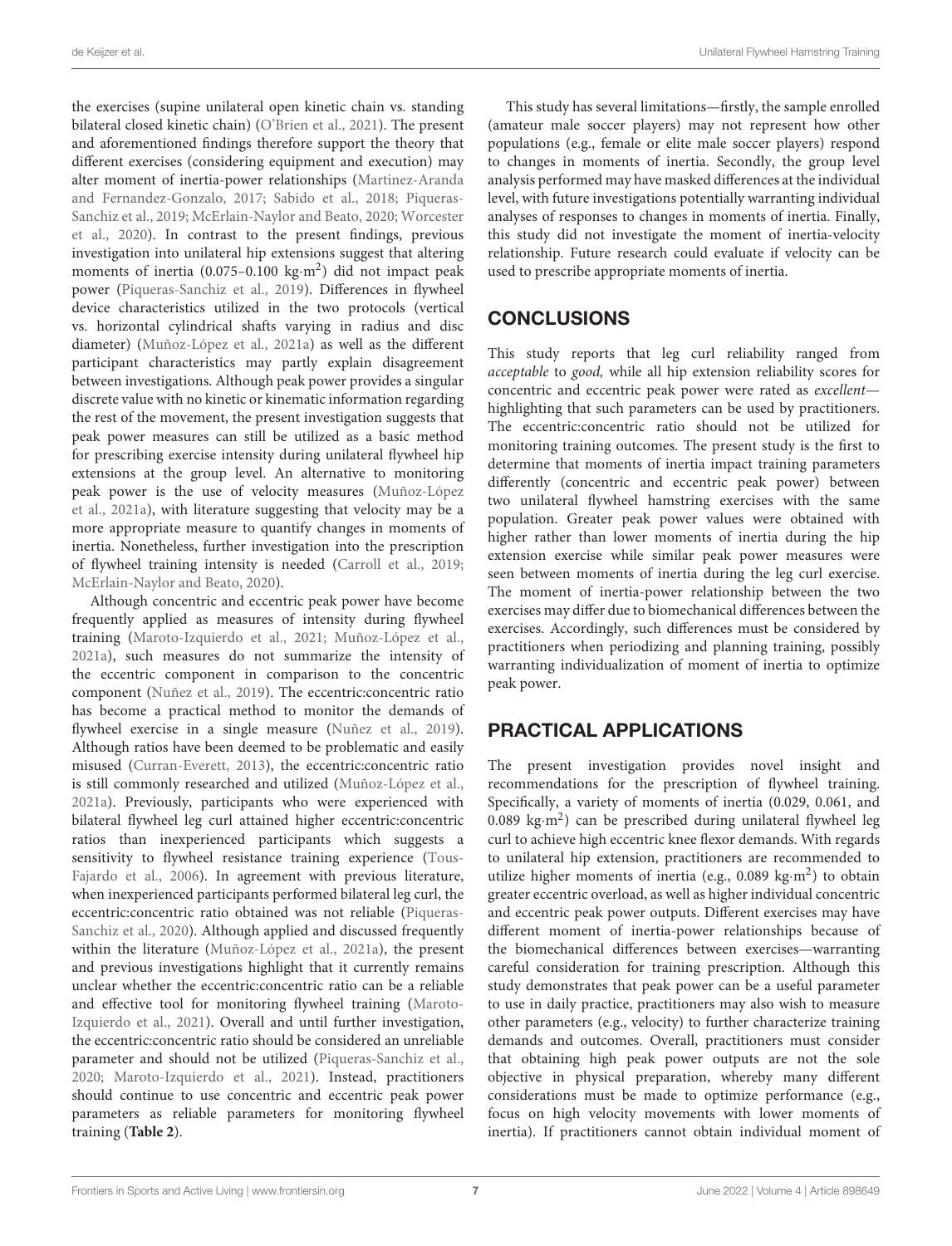inertia-power relationships or monitor training load objectively with a group of athletes, the present findings can be used to guide basic flywheel hamstring training prescription. Finally, this study suggests avoiding the use of the eccentric:concentric ratio as a parameter with flywheel training.

# DATA AVAILABILITY STATEMENT

The raw data supporting the conclusions of this article will be made available by the authors, without undue reservation.

# ETHICS STATEMENT

The studies involving human participants were reviewed and approved by Ethics Committee of the

# **REFERENCES**

- <span id="page-7-7"></span>Allen, W. J. C., de Keijzer, K. L., Raya-González, J., Castillo, D., Coratella, G., and Beato, M. (2021). Chronic effects of flywheel training on physical capacities in soccer players: a systematic review. Res. Sport. Med. 1–21. doi: [10.1080/15438627.2021.1958813.](https://doi.org/10.1080/15438627.2021.1958813) [Epub ahead of print].
- <span id="page-7-4"></span>Askling, C., Karlsson, J., and Thorstensson, A. (2003). Hamstring injury occurrence in elite soccer players after preseason strength training with eccentric overload. Scand. J. Med. Sci. Sports 13, 244–250. doi: [10.1034/j.1600-0838.2003.00312.x](https://doi.org/10.1034/j.1600-0838.2003.00312.x)
- <span id="page-7-22"></span>Atkinson, G., and Nevill, A. M. (1998). Statistical methods for assessing measurement error (reliability) in variables relevant to sports medicine. Sports Med. 26, 217–238. doi: [10.2165/00007256-199826040-00002](https://doi.org/10.2165/00007256-199826040-00002)
- <span id="page-7-0"></span>Beato, M., Bianchi, M., Coratella, G., Merlini, M., and Drust, B. (2018). Effects of plyometric and directional training on speed and jump performance in elite youth soccer players. J. Strength Cond. Res. 32, 289–296. doi: [10.1519/JSC.0000000000002371](https://doi.org/10.1519/JSC.0000000000002371)
- <span id="page-7-20"></span>Beato, M., Bigby, A. E. J., de Keijzer, K. L., Nakamura, F. Y., Coratella, G., and McErlain-Naylor, S. A. (2019). Post-activation potentiation effect of eccentric overload and traditional weightlifting exercise on jumping and sprinting performance in male athletes. PLoS ONE 14, e0222466. doi: [10.1371/journal.pone.0222466](https://doi.org/10.1371/journal.pone.0222466)
- <span id="page-7-12"></span>Beato, M., and Dello Iacono, A. (2020). Implementing flywheel (isoinertial) exercise in strength training: current evidence, practical recommendations, and future directions. Front. Physiol. 11, 569. doi: [10.3389/fphys.2020.00569](https://doi.org/10.3389/fphys.2020.00569)
- <span id="page-7-23"></span>Beato, M., Maroto-Izquierdo, S., Hernández-Davó, J. L., and Raya-González, J. (2021). Flywheel training periodization in team sports. Front. Physiol. 12, 732802. doi: [10.3389/fphys.2021.732802](https://doi.org/10.3389/fphys.2021.732802)
- <span id="page-7-1"></span>Beato, M., Maroto-Izquierdo, S., Turner, A. N., and Bishop, C. (2020). Implementing strength training strategies for injury prevention in soccer: scientific rationale and methodological recommendations. Int. J. Sports Physiol. Perform. 16, 456–461. doi: [10.1123/ijspp.2020-0862](https://doi.org/10.1123/ijspp.2020-0862)
- <span id="page-7-24"></span>Carroll, K. M., Wagle, J. P., Sato, K., Taber, C. B., Yoshida, N., Bingham, G. E., et al. (2019). Characterising overload in inertial flywheel devices for use in exercise training. Sports Biomech. [18, 390–401. doi: 10.1080/14763141.2018.14](https://doi.org/10.1080/14763141.2018.1433715) 33715
- <span id="page-7-6"></span>Coratella, G., Beato, M., Cè, E., Scurati, R., Milanese, C., Schena, F., et al. (2019). Effects of in-season enhanced negative work-based vs traditional weight training on change of direction and hamstrings-to-quadriceps ratio in soccer players. Biol. Sport 36, 241–248. doi: [10.5114/biolsport.2019.87045](https://doi.org/10.5114/biolsport.2019.87045)
- <span id="page-7-26"></span>Curran-Everett, D. (2013). Explorations in statistics: the analysis of ratios and normalized data. Adv. Physiol. Educ. 37, 213–219. doi: [10.1152/advan.00053.2013](https://doi.org/10.1152/advan.00053.2013)
- <span id="page-7-3"></span>de Keijzer, K., McErlain-Naylor, S. A., Brownlee, T. E., Raya-González, J., and Beato, M. (2022). Perception and application of flywheel training by professional soccer practitioners. Biol. Sport. 39, 809–817. doi: [10.5114/biolsport.2022.109457](https://doi.org/10.5114/biolsport.2022.109457)

University of Suffolk. The patients/participants provided their written informed consent to participate in this study.

## AUTHOR CONTRIBUTIONS

All authors listed have made a substantial, direct, and intellectual contribution to the work and approved it for publication.

### SUPPLEMENTARY MATERIAL

<span id="page-7-19"></span>The Supplementary Material for this article can be found [online at: https://www.frontiersin.org/articles/10.3389/fspor.](https://www.frontiersin.org/articles/10.3389/fspor.2022.898649/full#supplementary-material) 2022.898649/full#supplementary-material

- <span id="page-7-5"></span>Fernandez-Gonzalo, R., Tesch, P., Linnehan, R., Kreider, R., Di Salvo, V., Suarez-Arrones, L., et al. (2016). Individual muscle use in hamstring exercises by soccer players assessed using functional MRI. Int. J. Sports Med. 37, 559–564. doi: [10.1055/s-0042-100290](https://doi.org/10.1055/s-0042-100290)
- <span id="page-7-2"></span>Gualtieri, A., Rampinini, E., Sassi, R., and Beato, M. (2020). Workload monitoring in top-level soccer players during congested fixture periods. Int. J. Sports Med. 41, 677–681. doi: [10.1055/a-1171-1865](https://doi.org/10.1055/a-1171-1865)
- <span id="page-7-9"></span>Harden, M., Bruce, C., Wolf, A., Hicks, K. M., and Howatson, G. (2020). Exploring the practical knowledge of eccentric resistance training in high-performance strength and conditioning practitioners. Int. J. Sports Sci. Coach. 15, 41–52. doi: [10.1177/1747954119891154](https://doi.org/10.1177/1747954119891154)
- <span id="page-7-17"></span>Hill, A. V. (1938). The heat of shortening and the dynamic constants of muscle. Proc. R. Soc. London. Ser. B Biol. Sci. 126, 136–195. doi: [10.1098/rspb.1938.0050](https://doi.org/10.1098/rspb.1938.0050)
- <span id="page-7-21"></span>Hopkins, W. G., Marshall, S. W., Batterham, A. M., and Hanin, J. (2009). Progressive statistics for studies in sports medicine and exercise science. Med. Sci. Sports Exerc. 41, 3–13. doi: [10.1249/MSS.0b013e31818cb278](https://doi.org/10.1249/MSS.0b013e31818cb278)
- <span id="page-7-13"></span>Lundberg, T. R., García-Gutiérrez, M. T., Mandic, M., Lilja, M., and Fernandez- ´ Gonzalo, R. (2019). Regional and muscle-specific adaptations in knee extensor hypertrophy using flywheel versus conventional weight-stack resistance exercise. Appl. Physiol. Nutr. Metab. 44, 827–833. doi[: 10.1139/apnm-2018-0774](https://doi.org/10.1139/apnm-2018-0774)
- <span id="page-7-14"></span>Maroto-Izquierdo, S., Raya-González, J., Hernández-Davó, J. L., and Beato, M. (2021). Load quantification and testing using flywheel devices in sports. Front. Physiol. 12, 739399. doi: [10.3389/fphys.2021.739399](https://doi.org/10.3389/fphys.2021.739399)
- <span id="page-7-18"></span>Martinez-Aranda, L. M., and Fernandez-Gonzalo, R. (2017). Effects of inertial setting on power, force, work, and eccentric overload during flywheel resistance exercise in women and men. J. Strength Cond. Res. 31, 1653–1661. doi: [10.1519/JSC.0000000000001635](https://doi.org/10.1519/JSC.0000000000001635)
- <span id="page-7-16"></span>McErlain-Naylor, S. A., and Beato, M. (2020). Concentric and eccentric inertia– velocity and inertia–power relationships in the flywheel squat. J. Sports Sci. 39, 1136–1143. doi: [10.1080/02640414.2020.1860472](https://doi.org/10.1080/02640414.2020.1860472)
- <span id="page-7-11"></span>Muñoz-López, A., de Souza Fonseca, F., Ramírez-Campillo, R., Gantois, P., Javier Nuñez, F., and Nakamura, F. Y., et al. (2021a). The use of real-time monitoring during flywheel resistance training programmes: how can we measure eccentric overload? A systematic review and meta-analysis. Biol. Sport. 21:8124. doi: [10.5114/biolsport.2021.101602](https://doi.org/10.5114/biolsport.2021.101602)
- <span id="page-7-15"></span>Muñoz-López, A., Floría, P., Sañudo, B., Pecci, J., Carmona Pérez, J., and Pozzo, M. (2021b). The maximum flywheel load: a novel index to monitor loading intensity of flywheel devices. Sensors 21, 8124. doi: [10.3390/s21238124](https://doi.org/10.3390/s21238124)
- <span id="page-7-8"></span>Norrbrand, L., Pozzo, M., and Tesch, P. A. (2010). Flywheel resistance training calls for greater eccentric muscle activation than weight training. Eur. J. Appl. Physiol. 110, 997–1005. doi: [10.1007/s00421-010-1575-7](https://doi.org/10.1007/s00421-010-1575-7)
- <span id="page-7-10"></span>Norrbrand, L., Tous-Fajardo, J., Vargas, R., and Tesch, P. A. (2011). Quadriceps muscle use in the flywheel and barbell squat. Aviat. Space. Environ. Med. 82, 13–19. doi: [10.3357/ASEM.2867.2011](https://doi.org/10.3357/ASEM.2867.2011)
- <span id="page-7-25"></span>Nuñez, F. J., de Hoyo, M., López, A. M., Sañudo, B., Otero-Esquina, C., Sanchez, H., et al. (2019). Eccentric-concentric ratio: a key factor for defining strength training in soccer. Int. J. Sports Med. 40, 796–802. doi: [10.1055/a-0977-5478](https://doi.org/10.1055/a-0977-5478)